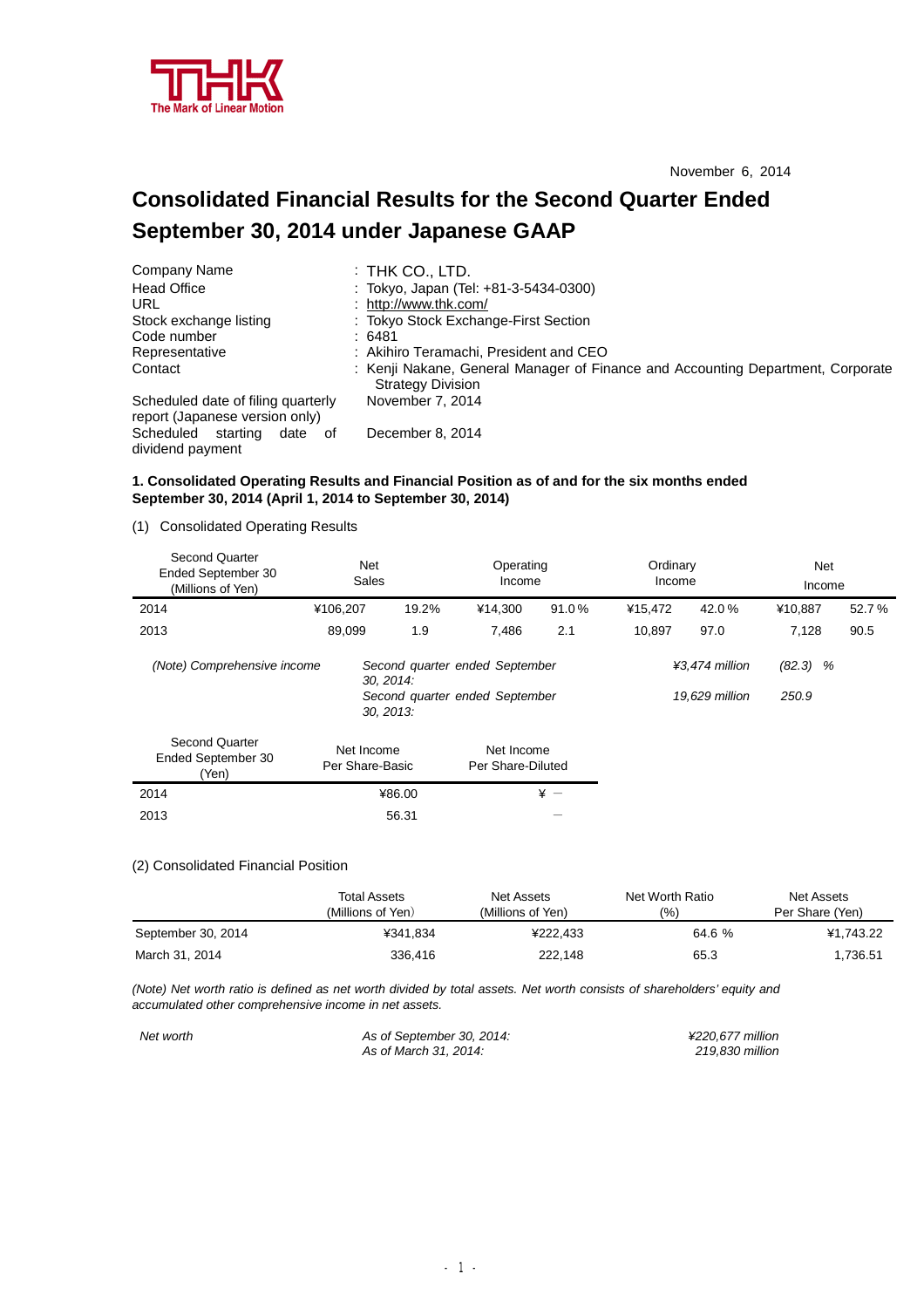## **2. Dividends**

|                  | Dividend Per Share (Yen)                     |                                                    |                                                  |          |       |  |
|------------------|----------------------------------------------|----------------------------------------------------|--------------------------------------------------|----------|-------|--|
|                  | <b>First Quarter</b><br>End as of<br>June 30 | <b>Second Quarter</b><br>End as of<br>September 30 | <b>Third Quarter</b><br>End as of<br>December 31 | Year end | Total |  |
| 2014 (Actual)    |                                              | 11.00                                              |                                                  | 15.00    | 26.00 |  |
| 2015 (Actual)    |                                              | 20.00                                              | n/a                                              | n/a      | n/a   |  |
| 2015 (Projected) | n/a                                          | n/a                                                |                                                  | 20.00    | 40.00 |  |

*(Note) Change in dividend projection: none* 

#### **3. Forecasts for the year ending March 31, 2015 (April 1, 2014 to March 31, 2015)**

|                                  | Net<br>Sales<br>(Millions of Yen) | Operating<br>Income<br>(Millions of Yen) | Ordinary<br>Income<br>(Millions of Yen) | Net<br>Income<br>(Millions of Yen) | Net Income<br>per Share<br>(Yen) |
|----------------------------------|-----------------------------------|------------------------------------------|-----------------------------------------|------------------------------------|----------------------------------|
| ending March 31,<br>Year<br>2015 |                                   |                                          |                                         |                                    |                                  |
| (amount)                         | ¥215,000                          | ¥28.000                                  | ¥30.000                                 | ¥20.000                            | ¥157.99                          |
| (percentage)                     | 15.9%                             | 61.2%                                    | 27.0%                                   | 28.3%                              | n/a                              |

(Note 1) The above forecasts are based upon the information currently available at the time of the announcement of this *report. Actual performance may differ from the estimates due to various unforeseen factors.* 

*(Note 2) The forecasts announced on May 13,2014 have been amended to as in above table.* 

### **4.Other Financial Information**

- (1) Significant change in scope of consolidation: None
- (2) Simplified or particular accounting treatment for quarterly financial statements:

#### *(Income taxes)*

Certain consolidated subsidiaries determine their income tax expenses by multiplying net income for the quarter period by the estimated effective tax rate applicable to the fiscal year.

(3) Changes in accounting policy/treatment/presentation manner due to:

|     | a.<br>b. | Changes in accounting standard<br>Other changes | Please refer to "5. Accounting Changes"<br>None |             |
|-----|----------|-------------------------------------------------|-------------------------------------------------|-------------|
| (4) |          | Number of shares                                |                                                 |             |
|     | a.       | Common stock issued, including treasury         |                                                 | (shares)    |
|     |          | stock, as of:                                   | September 30, 2014                              | 133,856,903 |
|     |          |                                                 | March 31, 2014                                  | 133,856,903 |
|     |          | b. Treasury stock as of:                        | September 30, 2014                              | 7,265,146   |
|     |          |                                                 | March 31, 2014                                  | 7.263.269   |
|     | c.       | Average number of common stock for the six      |                                                 |             |
|     |          | months ended:                                   | September 30, 2014                              | 126,592,861 |
|     |          |                                                 | September 30, 2013                              | 126,595,988 |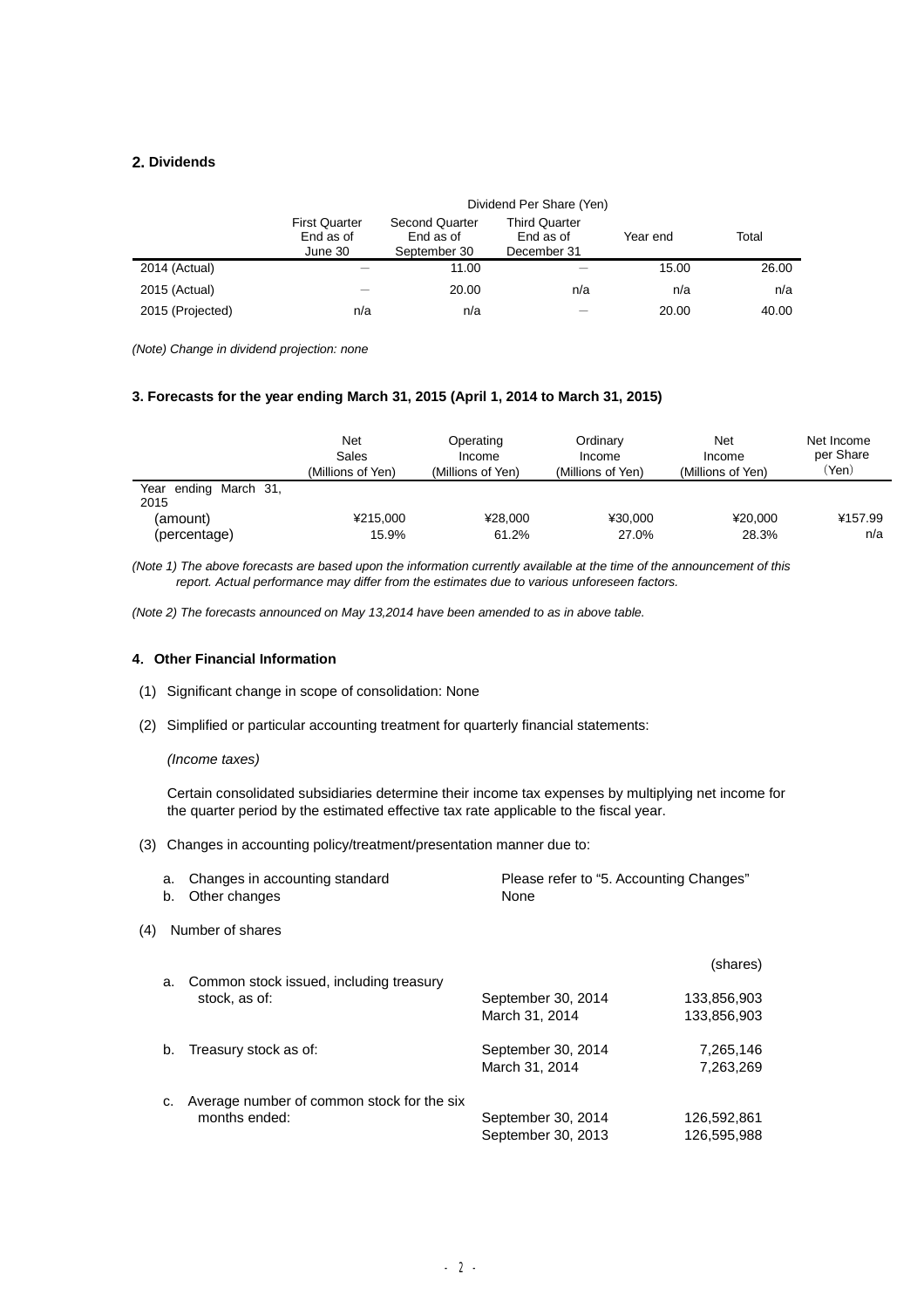### **5.Accounting Changes**

*Accounting Standard for Retirement Benefits*-Effective April 1, 2014, THK applied " Accounting Standard for Retirement Benefits " (Statement No. 26, issued by Accounting Standards Board of Japan (ASBJ) on May 17, 2012) and "Guidance on Accounting Standard for Retirement Benefits" (Guidance No. 25, issued by ASBJ on May 17, 2012), in accordance with Section 35 of the aforementioned standard and Section 67 of the aforementioned guidance. In applying the new standard and guidance, THK reviewed the determination method of retirement benefit obligations and current service costs, and changed; (a) the method of attributing expected benefit to periods from straight-line basis to benefit formula basis, and; (b) the method to determine the discount rate. Prior to the application of the new standard, the discount rate was determined based on periods of bonds corresponding to the expected average remaining working lives of employees. Effective April 1, the discount rate has been a single weighted average discount rate reflecting the estimated timing and amount of benefit payment.

In applying the new standard and guidance, the effects of amendments in determination method of retirement benefit obligations and current service costs were recognized as an adjustment of the opening balance of retained earnings as of April 1, 2014 in accordance with the tentative treatment stipulated in Section 37 of the new standard.

As a result, the effects of applying the new standard and guidance were to increase net defined benefit liability by ¥1,663 million and to decrease retained earnings by ¥1,285 million, as of April 1, 2014. The effects on operating income, ordinary income, and income before income taxes and minority interests were immaterial.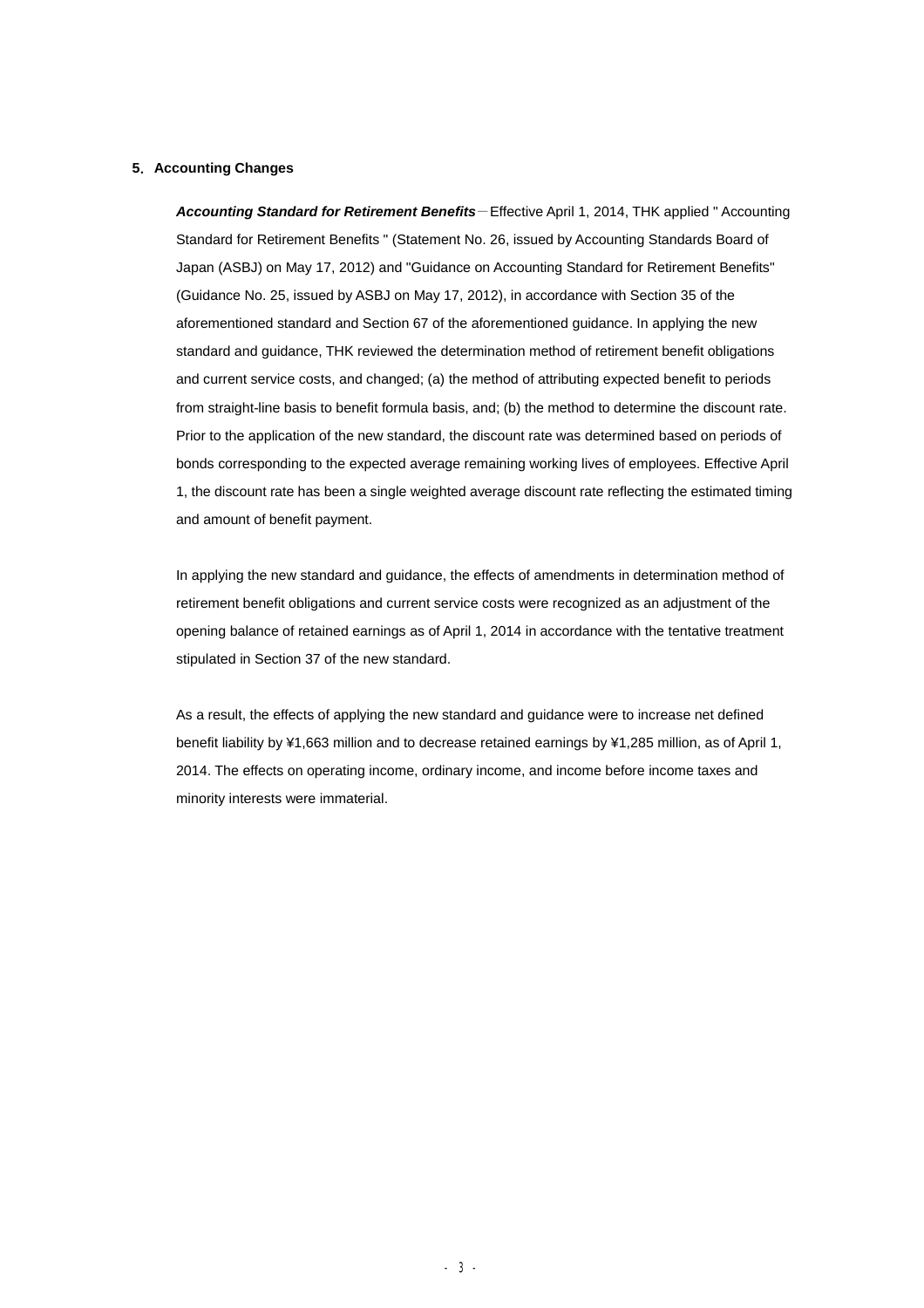# **Management's Discussion and Analysis**

**1. Operating results (April 1, 2014 to September 30, 2014)** 

During the first half of this six month period, the developed countries economies showed temporary weaknesses such as a backlash of last-minute demand corresponding to the consumption tax hike in Japan, and the unfavorable effects of the cold weather in the United States of America. In the latter half, however, such weaknesses were gradually resolved and the world economy modestly recovered. On the other hand, the rapid economic growth in emerging countries slowed down.

The THK Group has identified "Full-Scale Globalization" and the "Development of New Business Areas" as cornerstones of its growth strategy to actualize the latent demand for its products such as LM Guide. As to Full-Scale Globalization, while emerging-country markets are growing by dint of factory automation progress which is also spreading to developed-country users, the THK Group endeavors to expand its global sales network. In addition, regarding Development of New Business Areas, while the THK Group's products are getting widely adopted in new business fields such as medical equipment, aircraft, robot, and renewable energy, the THK Group is working on expanding sales of not only existing products but also new developed products. In this six month period, while demand in the machine tool industry was recovering and demand for electronics-related products was increasing because of investments in the smart phones and tablet computers markets, the THK Group operated proactively to expand its sales with its strengthened operating structure. As a result, the THK Group successfully increased its sales by capturing such demand. Along with the favorable effect of the weaker yen as compared to the level a year earlier, net sales for the six month period amounted to ¥106,207 million, up ¥17,107 million, or 19.2%, compared to the figure a year earlier.

On the cost front, the THK Group implemented various activities to improve its productivity. Those activities include an across-the-division project to reinforce the operating foundations, namely, P25 Project. Such activities successfully streamlined fixed costs and lowered the variable cost ratio. As a result, the cost of sales to sales ratio improved by 2.8% from a year earlier to 68.9%.

As to selling, general and administrative expenses, the THK Group made endeavors to contain costs and improve operating efficiency while sales were increasing. Ratio to net sales improved by 2.3% from a year earlier to 17.6%.

As a result, operating income increased from a year earlier by ¥6,814 million, or 91.0%, to ¥14,300 million. Ratio to net sales also improved by 5.1% to 13.5%.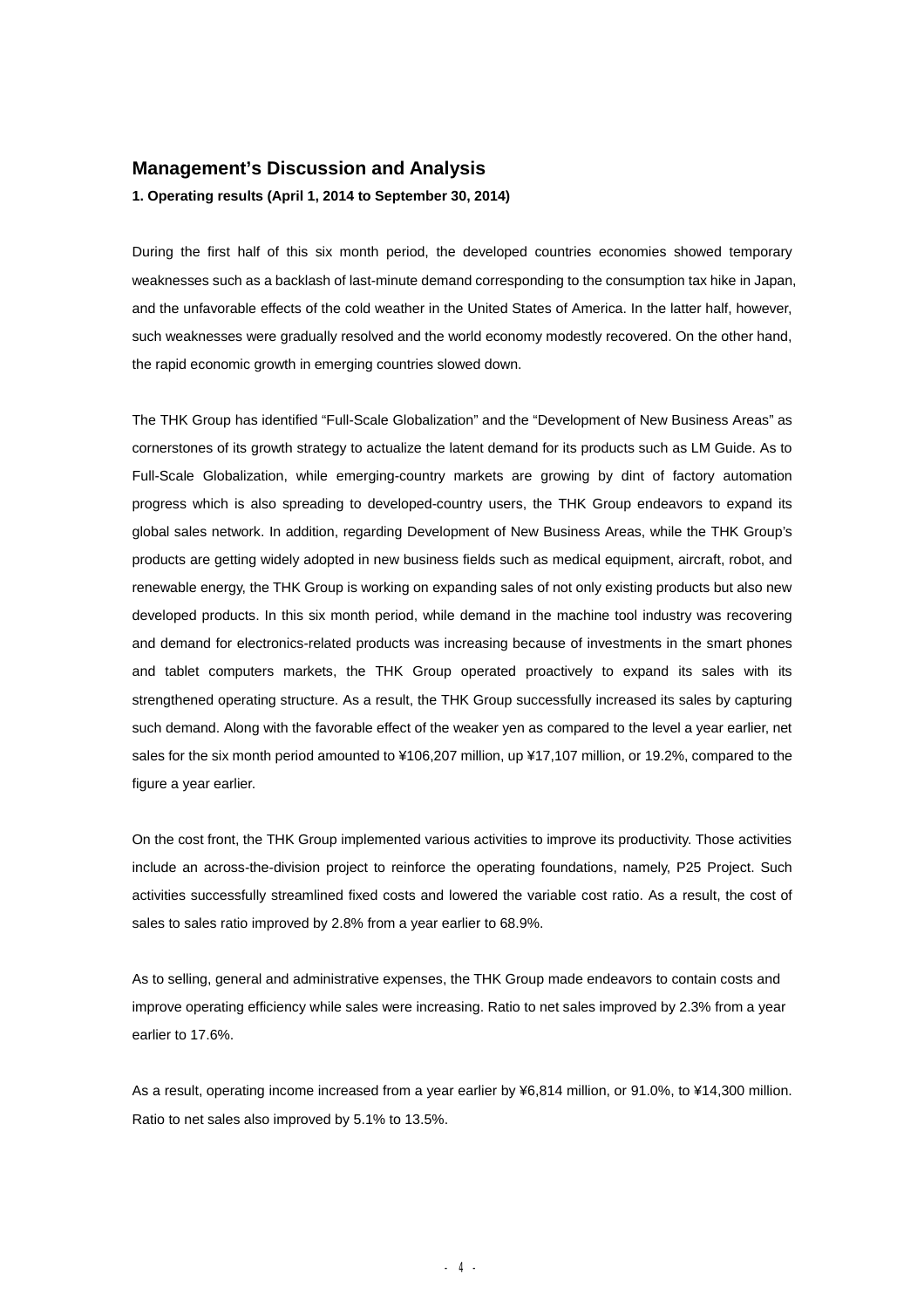Total non-operating income was ¥1,538 million. Major components of non-operating income were ¥457 million of foreign exchange gain and ¥306 million of equity earnings of affiliates. Total non-operating expense was ¥366 million. Major component of non-operating expenses was ¥204 million of interest expenses. As a result, ordinary income increased from a year earlier by ¥4,575 million, or 42.0%, to ¥15,472 million. Net income for the period also increased from a year earlier by ¥3,758 million, or 52.7%, to ¥10,887 million.

#### **(1) Segment Information**

#### (Japan)

During the first half of this six month period, the economy in Japan showed temporary weaknesses such as a backlash of last-minute demand corresponding to the consumption tax hike; however, such weaknesses were gradually resolved in the latter half of the period. While demand in the machine tool industry was recovering and demand for electronics-related products was increasing because of investments in the smart phones and tablet computers markets, the THK Group operated proactively and cultivated new business fields such as seismic isolation and damping systems. Consequently, the THK Group successfully increased its sales mainly to the machine tool industry, the electronics industry and the general machine industry, resulting in net sales for the period amounting to ¥60,565 million, up ¥8,376 million, or 16.1%, compared to the figure a year earlier. Operating income (segment income) amounted to ¥12,046 million, up ¥4,728 million, or 64.6%, from the figure a year earlier due to various operating activities such as our across-the-division project, namely, P25 Project. Such activities successfully streamlined fixed costs and lowered the variable cost ratio. In addition, the weaker yen during the period was favorable to the operating result.

#### (The Americas)

In the first half of the period, the cold weather slowed down consumer spending that had been robust until then. In the latter half, however, capital investments gradually recovered in a steady economy. In such a situation, production and sales worked in unison to expand and deepen transactions with existing customers and to cultivate new business fields such as medical equipment, aircraft, and energy-related business. Because of these endeavors, the THK Group successfully increased its sales to the electronics industry, the machine tool industry and the transportation equipment industry. Along with the favorable effect of the weaker yen as compared to the level a year earlier, net sales for the period amounted to ¥16,754 million, up ¥2,858 million, or 20.6%, from the figure a year earlier. Operating income (segment income) amounted to ¥835 million, up ¥225 million, or 37.1%, from the figure a year earlier.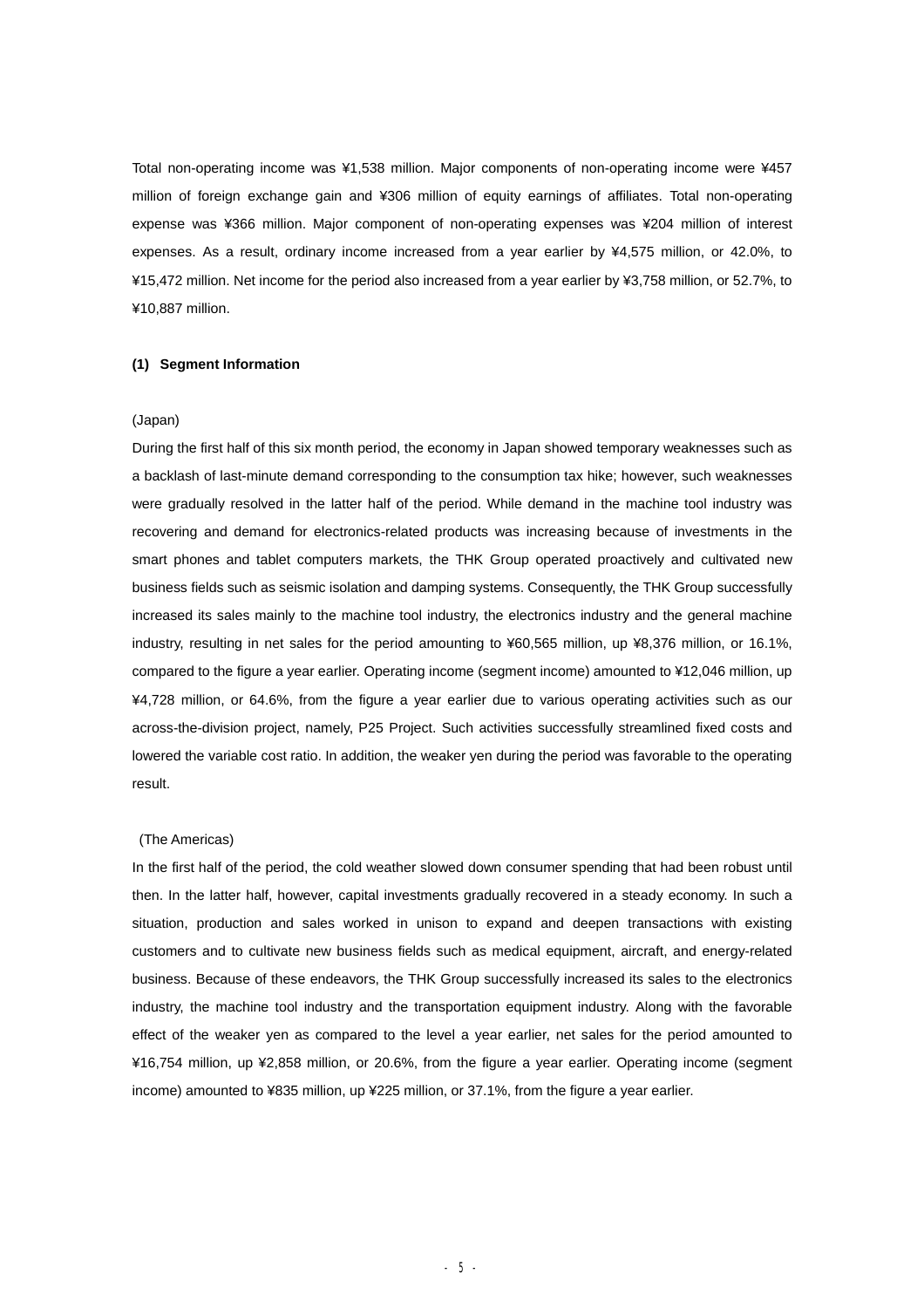#### (Europe)

In Europe, while signs of recovery were continuously seen, production and sales proactively worked in unison to expand and deepen transactions with existing customers and to cultivate new business fields such as medical equipment, aircraft, and railway vehicle-related business. Consequently, the THK Group successfully increased its sales, especially to the machine tool industry, the general machine industry and the electronics industry. As a result, sales in Europe amounted to ¥10,300 million, up ¥1,671 million, or 19.4%, from the figure a year earlier, with the favorable effect of the weaker yen as compared to the level a year earlier. The THK Group recorded ¥931 million of operating income (segment income), a turnaround of ¥1,382 million from operating loss (segment loss) recorded in a year earlier.

#### (China)

In China, automobile production was still robust; however, the rapid economic growth slowed down. Driven by investments in smart phones and tablet computers market, demand increased principally in small-type products. In such a situation, the THK Group implemented aggressive business activities with its strengthened sales channels and successfully increased its sales to various industries such as the machine tool industry, the general machine industry and the transportation equipment industry. As a result, sales amounted to ¥12,546 million, up ¥3,632 million, or 40.7%, from the figure a year earlier. The THK Group recorded ¥166 million of operating income (segment income), a turnaround of ¥388 million from operating loss (segment loss) recorded in a year earlier, due mainly to the higher sales.

#### (Other)

In other countries and regions including Taiwan, India and ASEAN countries, while demand was increasing especially for small-type products driven by investments in smart phones and tablet computers market, the THK Group continues to expand and deepen transactions with existing customers and to cultivate new customers. In addition, the yen remained weak during the year. As a result, sales amounted to ¥6,039 million, up ¥569 million, or 10.4%, from the figure a year earlier. Operating income (segment income) amounted to ¥586 million, up ¥250 million, or 74.3%, from the figure a year earlier.

#### **3. Financial position (As of September 30, 2014)**

Total assets stood at ¥341,834 million, ¥5,418 million more than the previous fiscal year-end, due mainly to a combined effect of (a) increase in cash and cash equivalents by ¥1,203 million, (b) increase in accounts and notes receivable by ¥8,245 million, (c) increase in work in process by ¥1,110 million, (d) decrease in buildings and structures by ¥1,385 million, and (e) decrease in machinery and equipment by ¥3,578 million.

Total liabilities stood at ¥119,401 million, ¥5,133 million more than the previous fiscal year-end, due mainly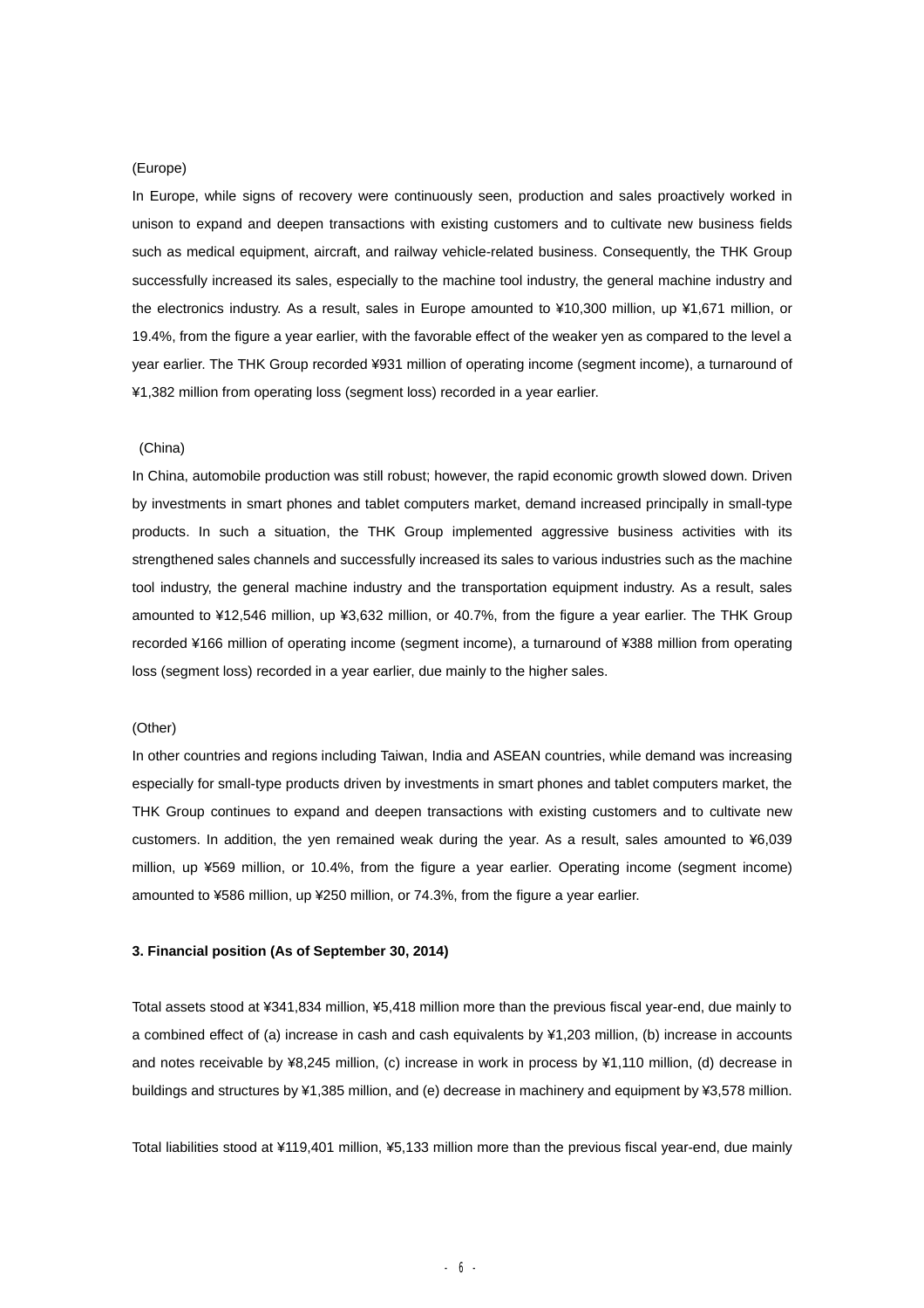to a combined effect of (a) increase in accounts and notes payable by ¥4,590 million, (b) ¥10,000 million new long-term bank loans, (c) increase in net defined benefit liability by ¥1,651 million, and (d) redemption of ¥10,000 million bonds.

Net assets stood at ¥222,433 million, ¥285 million more than the previous fiscal year-end, due mainly to a combined effect of (a) increase in retained earnings by ¥7,702 million and (b) decrease in foreign currency translation adjustments by ¥7,111 million.

#### **4. Forecast for the fiscal year ending March 31, 2015**

No change from the forecasts reported in the announcement dated May 13, 2014.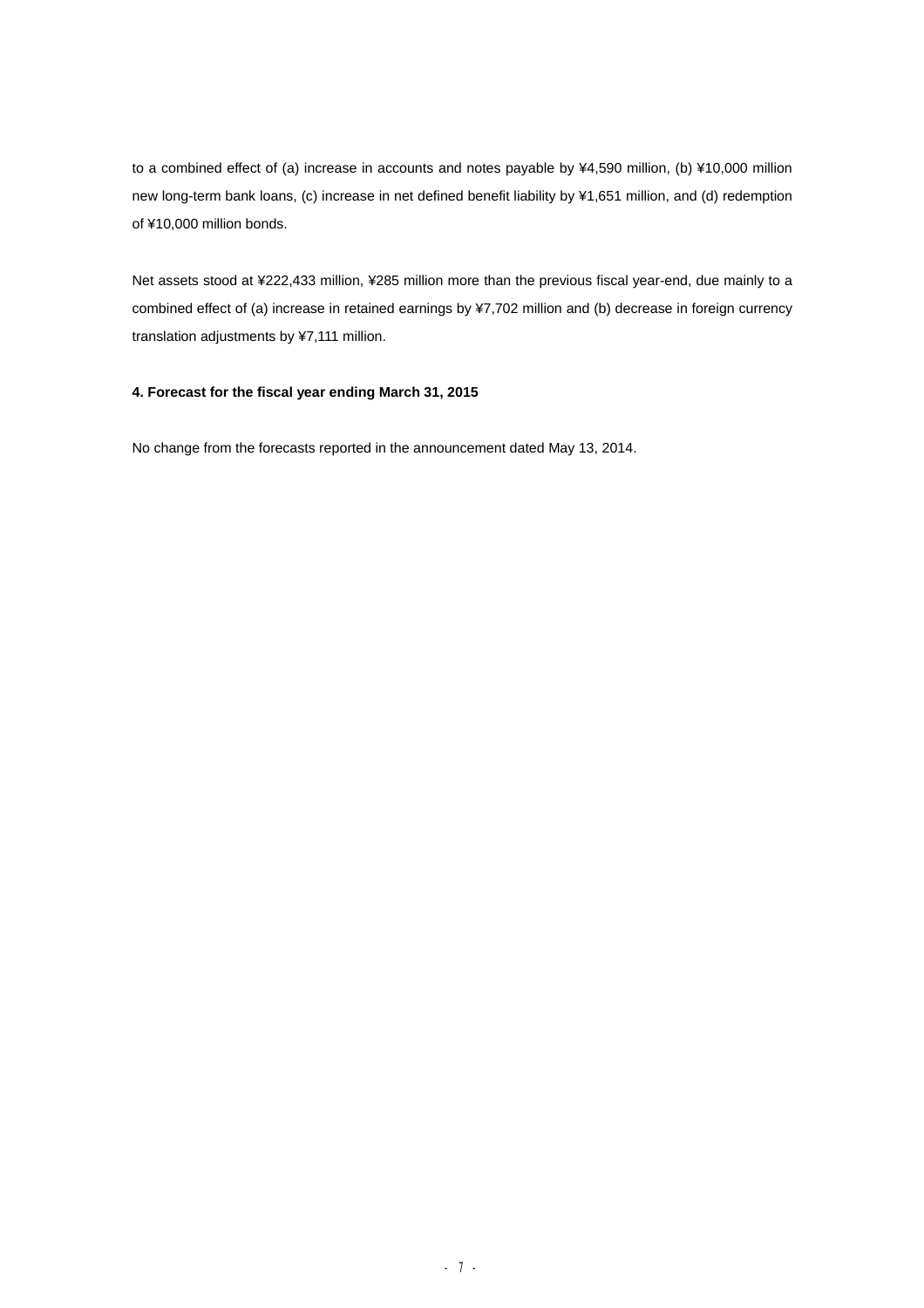# **Consolidated Financial Statements**

# (Millions of Yen) Year End -Previous Year Second Quarter End -Current Year As of March 31, 2014 As of September 30, 2014 **Assets**  Current Assets: Cash and cash equivalents **All Accords**  $\frac{4138,343}{4138,343}$   $\frac{4139,546}{4139,546}$ Accounts and notes receivable 60,802 Merchandise and finished goods 12,019 11,452 Work in process 6,296 Raw materials and supplies 11,561 11,561 11,924 Other current assets 8,556 8,556 Less: Allowance for bad debts (131) (131) (116) Total current assets 227,890 238,462 Fixed Assets: Property, plant and equipment -net: Buildings and structures 28,738 27,353 Machinery and equipment 139,599 and the control of the 43,177 39,599 and the 43,177 39,599 Other 22,922 22,922 22,9237 Total property, plant and equipment -net  $94,838$  89,189 Intangibles Goodwill 893 702 Other 3,320 3,324 Total intangibles 4,027 Investments and Other Long-term investments in securities 6,438 6,907 Other 3,082 3,295 Less: Allowance for bad debts (46) (47) Total investments and other example of the state of the 9,474 10,155 Total fixed assets 108,526 103,372 Total assets 336,416 341,834

# Consolidated Balance Sheets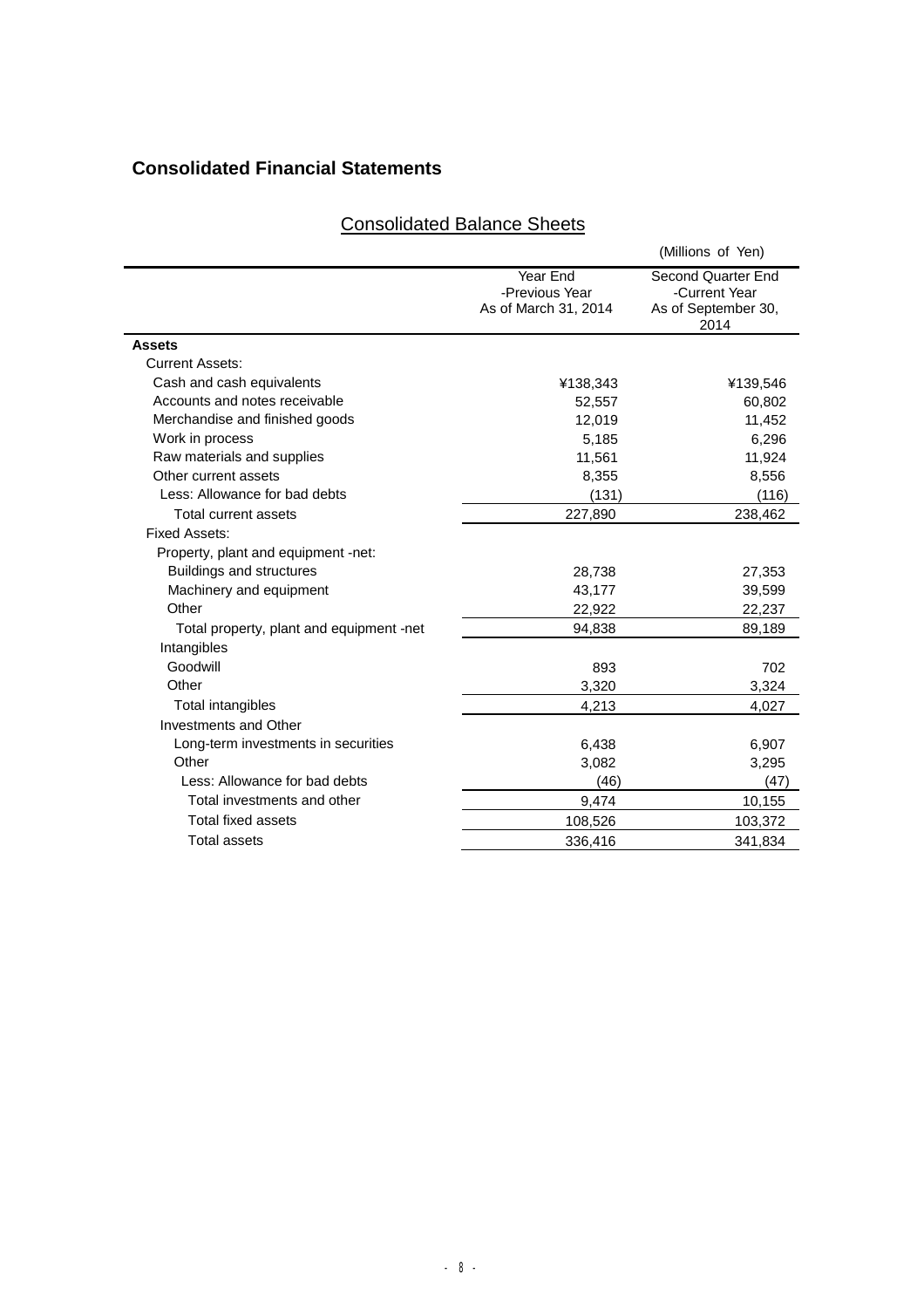|                                               |                                                    | (Millions of Yen)                                                  |
|-----------------------------------------------|----------------------------------------------------|--------------------------------------------------------------------|
|                                               | Year End<br>-Previous Year<br>As of March 31, 2014 | Second Quarter End<br>-Current Year<br>As of September 30,<br>2014 |
| <b>Liabilities</b>                            |                                                    |                                                                    |
| <b>Current Liabilities:</b>                   |                                                    |                                                                    |
| Accounts and notes payable                    | ¥25,411                                            | ¥30,001                                                            |
| Current portion of long-term bonds            | 10,000                                             |                                                                    |
| Income taxes payable                          | 5,808                                              | 5,150                                                              |
| <b>Accrued bonuses</b>                        | 2,957                                              | 3,364                                                              |
| Other                                         | 10,312                                             | 10,246                                                             |
| <b>Total current liabilities</b>              | 54,490                                             | 48,763                                                             |
| Long-term Liabilities:                        |                                                    |                                                                    |
| <b>Bonds</b>                                  | 50,000                                             | 50,000                                                             |
| Long-term bank loans                          |                                                    | 10,000                                                             |
| Reserve for retirement benefits for directors |                                                    |                                                                    |
| and corporate auditors                        | 127                                                | 102                                                                |
| Reserve for product warranty                  | 149                                                | 151                                                                |
| Net defined benefit liability                 | 4,083                                              | 5,735                                                              |
| Other                                         | 5,416                                              | 4,648                                                              |
| Total long-term liabilities                   | 59,777                                             | 70,637                                                             |
| <b>Total liabilities</b>                      | 114,267                                            | 119,401                                                            |
| <b>Net Assets</b>                             |                                                    |                                                                    |
| Shareholders' equity:                         |                                                    |                                                                    |
| Common stock                                  | 34,606                                             | 34,606                                                             |
| Additional paid-in capital                    | 44,584                                             | 44,584                                                             |
| Retained earnings                             | 141,474                                            | 149,177                                                            |
| Treasury stock                                | (13, 934)                                          | (13, 939)                                                          |
| Total shareholders' equity                    | 206,731                                            | 214,429                                                            |
| Accumulated other comprehensive income:       |                                                    |                                                                    |
| Net unrealized gain on available-for-sale     |                                                    |                                                                    |
| securities                                    | 801                                                | 1,020                                                              |
| Foreign currency translation adjustments      | 12,930                                             | 5,818                                                              |
| Remeasurements of defined benefit plans       | (632)                                              | (591)                                                              |
| Total accumulated other comprehensive         |                                                    |                                                                    |
| income                                        | 13,099                                             | 6,248                                                              |
| <b>Minority Interests</b>                     | 2,317                                              | 1,756                                                              |
| Total net assets                              | 222,148                                            | 222,433                                                            |
| Total liabilities and net assets              | 336.416                                            | 341,834                                                            |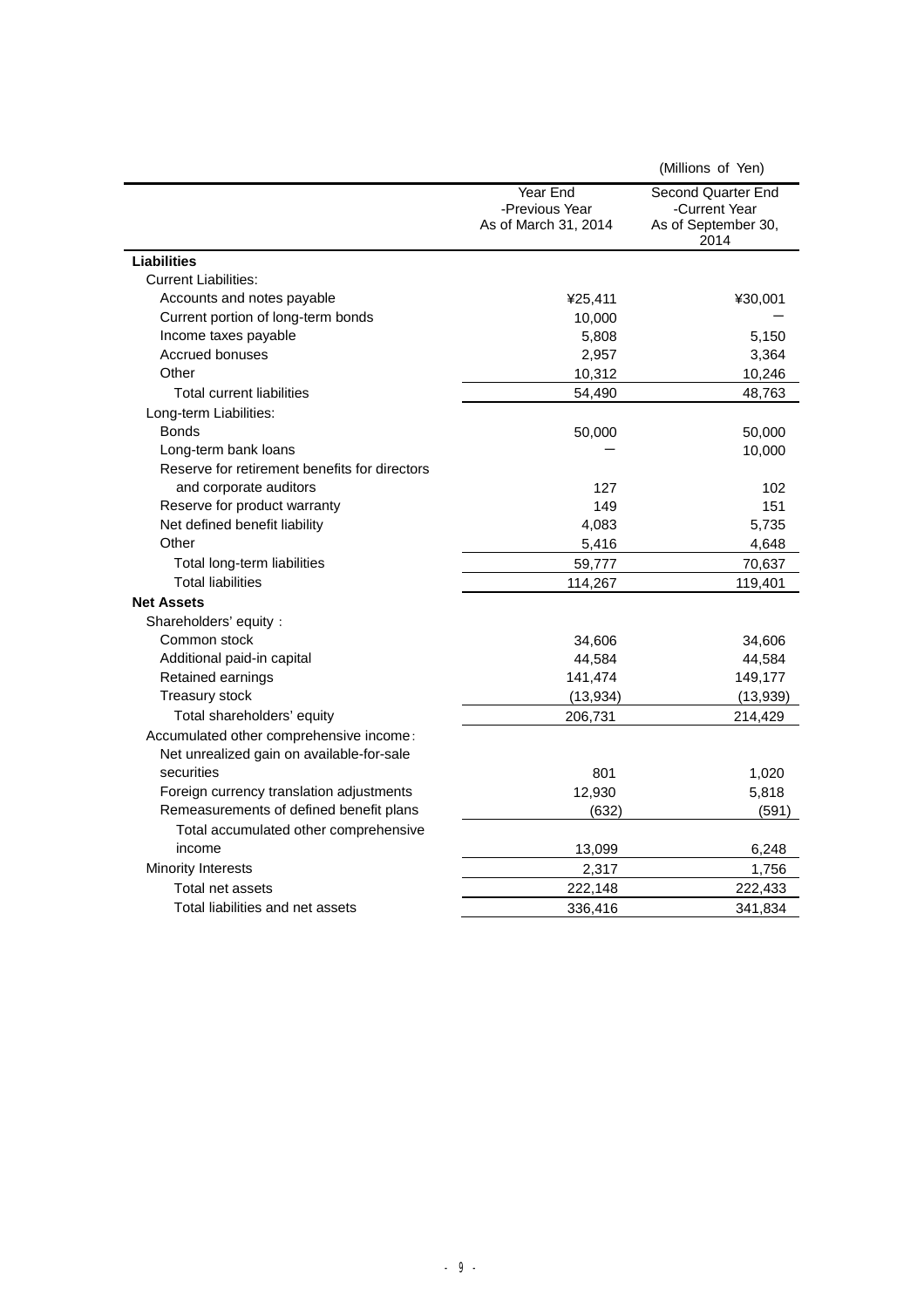# Consolidated Statements of Income

|                                                   |                                                                                              | (Millions of Yen)                                                                           |
|---------------------------------------------------|----------------------------------------------------------------------------------------------|---------------------------------------------------------------------------------------------|
|                                                   | Second Quarter Ended<br>September 30, 2013<br>(From April 1, 2013)<br>to September 30, 2013) | Second Quarter Ended<br>September 30, 2014<br>(From April 1, 2014<br>to September 30, 2014) |
| Net sales                                         | ¥89,099                                                                                      | ¥106,207                                                                                    |
| Cost of sales                                     | 63,859                                                                                       | 73,205                                                                                      |
| Gross profit                                      | 25,239                                                                                       | 33,001                                                                                      |
| Selling, general and administrative expenses      | 17,753                                                                                       | 18,700                                                                                      |
| Operating income                                  | 7,486                                                                                        | 14,300                                                                                      |
| Non-operating income:                             |                                                                                              |                                                                                             |
| Interest income                                   | 199                                                                                          | 243                                                                                         |
| Equity earnings of affiliates                     | 211                                                                                          | 306                                                                                         |
| Foreign exchange gain, net                        | 3,200                                                                                        | 457                                                                                         |
| Other                                             | 571                                                                                          | 530                                                                                         |
| Total non-operating income                        | 4,183                                                                                        | 1,538                                                                                       |
| Non-operating expense:                            |                                                                                              |                                                                                             |
| Interest expenses                                 | 408                                                                                          | 204                                                                                         |
| Other                                             | 364                                                                                          | 162                                                                                         |
| Total non-operating expenses                      | 773                                                                                          | 366                                                                                         |
| Ordinary income                                   | 10,897                                                                                       | 15,472                                                                                      |
| Extraordinary gains:                              |                                                                                              |                                                                                             |
| Gain on sales of property, plant and equipment    | 4                                                                                            | 7                                                                                           |
| Total extraordinary gains                         | $\overline{\mathbf{4}}$                                                                      | $\overline{7}$                                                                              |
| Extraordinary losses:                             |                                                                                              |                                                                                             |
| Loss on sales and disposal of property, plant and |                                                                                              |                                                                                             |
| equipment                                         | 21                                                                                           | 19                                                                                          |
| Total extraordinary losses                        | 21                                                                                           | 19                                                                                          |
| Income before income taxes and minority interests | 10,880                                                                                       | 15,460                                                                                      |
| Income taxes-current                              | 3,813                                                                                        | 5,370                                                                                       |
| Income taxes-deferred                             | (110)                                                                                        | (786)                                                                                       |
| Total income taxes                                | 3,702                                                                                        | 4,584                                                                                       |
| Income before minority interests                  | 7,177                                                                                        | 10,876                                                                                      |
| Minority interests in net income                  | 48                                                                                           | (10)                                                                                        |
| Net income                                        | 7,128                                                                                        | 10,887                                                                                      |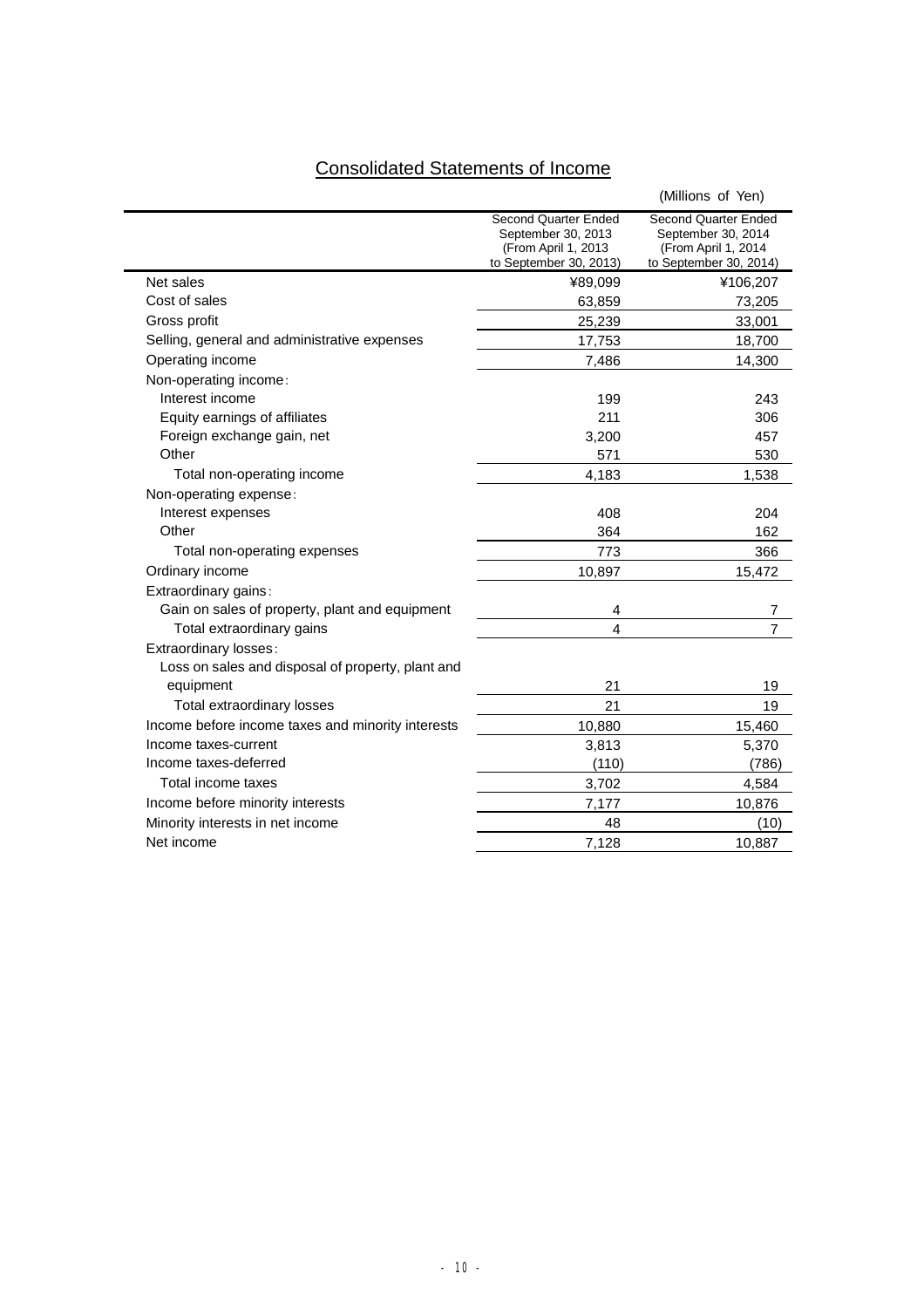|                                                 |                                                                                              | (Millions of Yen)                                                                           |
|-------------------------------------------------|----------------------------------------------------------------------------------------------|---------------------------------------------------------------------------------------------|
|                                                 | Second Quarter Ended<br>September 30, 2013<br>(From April 1, 2013)<br>to September 30, 2013) | Second Quarter Ended<br>September 30, 2014<br>(From April 1, 2014<br>to September 30, 2014) |
| Income before minority interests                | ¥7,177                                                                                       | ¥10,876                                                                                     |
| Other comprehensive income:                     |                                                                                              |                                                                                             |
| Net unrealized gain on available-for-sale       |                                                                                              |                                                                                             |
| securities                                      | 142                                                                                          | 221                                                                                         |
| Foreign currency translation adjustments        | 12,105                                                                                       | (7, 462)                                                                                    |
| Remeasurements of defined benefit plans         |                                                                                              | 44                                                                                          |
| Share of other comprehensive income (losses)    |                                                                                              |                                                                                             |
| of affiliates accounted under the equity method | 203                                                                                          | (205)                                                                                       |
| Total other comprehensive income (loss)         | 12,451                                                                                       | (7,402)                                                                                     |
| Comprehensive income                            | 19,629                                                                                       | 3,474                                                                                       |
| Attributable to:                                |                                                                                              |                                                                                             |
| Shareholders of THK Co., Ltd.                   | 19,319                                                                                       | 4,035                                                                                       |
| Minority interests                              | 309                                                                                          | (561)                                                                                       |
|                                                 |                                                                                              |                                                                                             |

# Consolidated Statements of Comprehensive Income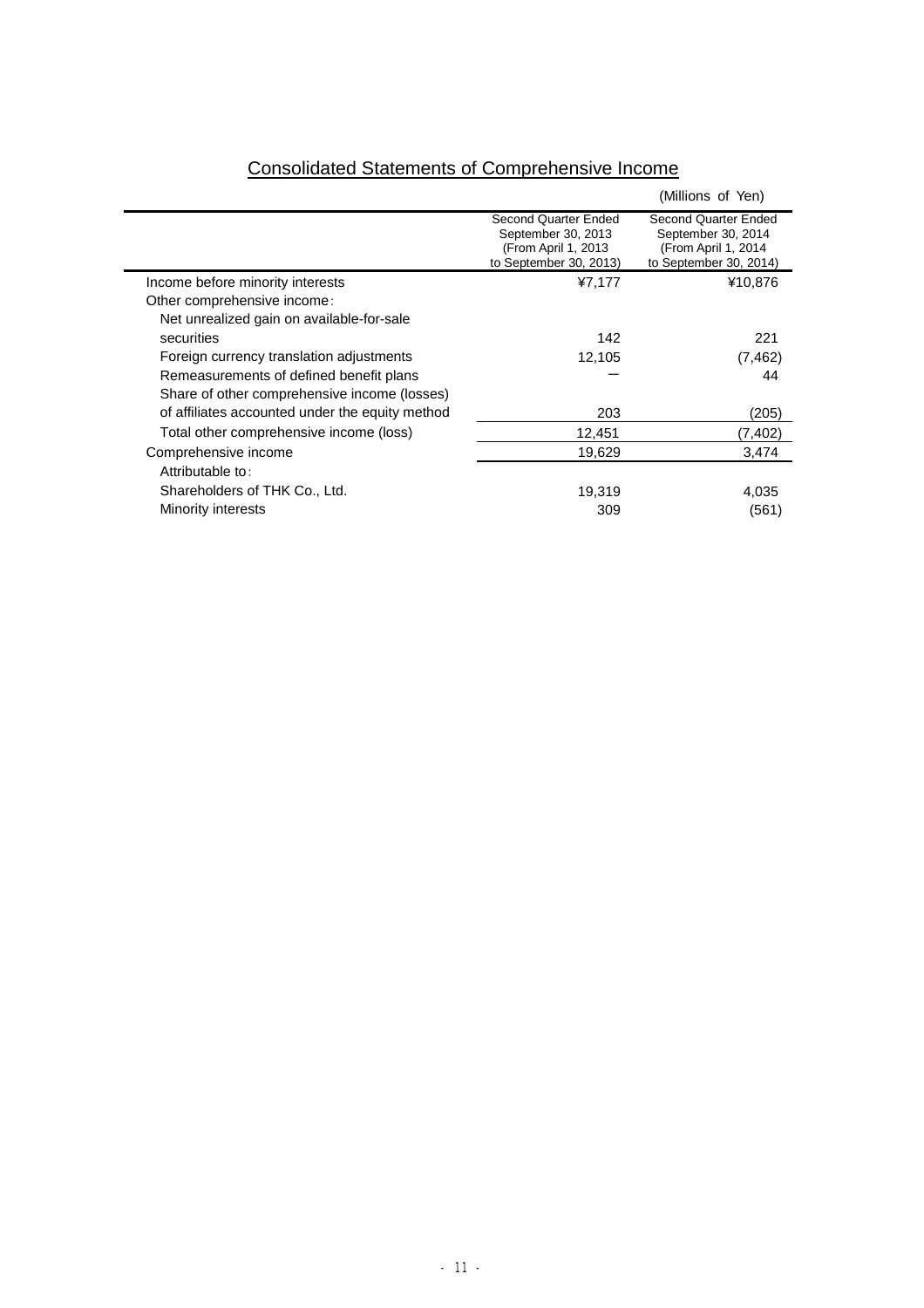# Consolidated Statements of Cash Flows

|                                                   |                                                                    | (Millions of Yen)                                                 |
|---------------------------------------------------|--------------------------------------------------------------------|-------------------------------------------------------------------|
|                                                   | Second Quarter Ended<br>September 30, 2013<br>(From April 1, 2013) | Second Quarter Ended<br>September 30, 2014<br>(From April 1, 2014 |
|                                                   | to September 30, 2013)                                             | to September 30, 2014)                                            |
| Cash flows from operating activities:             |                                                                    |                                                                   |
| Income before income taxes and minority interests | ¥10,880                                                            | ¥15,460                                                           |
| Depreciation and amortization                     | 5,432                                                              | 5,481                                                             |
| Loss on sale/disposal of property, plant and      |                                                                    |                                                                   |
| equipment                                         | 16                                                                 | 18                                                                |
| Increase in provisions                            | 502                                                                | 388                                                               |
| Increase in net defined benefit liability         |                                                                    | 68                                                                |
| Interest and dividend income                      | (232)                                                              | (285)                                                             |
| Interest expenses                                 | 408                                                                | 204                                                               |
| Foreign exchange gain                             | (3,858)                                                            | (1, 254)                                                          |
| Equity in earnings of affiliates                  | (211)                                                              | (306)                                                             |
| Amortization of goodwill                          | 178                                                                | 176                                                               |
| Increase in trade receivables                     | (2,061)                                                            | (9,062)                                                           |
| Increase in inventories                           | (1, 354)                                                           | (1,729)                                                           |
| Increase in trade payables                        | 2,961                                                              | 5,290                                                             |
| Other                                             | 1,417                                                              | 276                                                               |
| Subtotal                                          | 14,078                                                             | 14,727                                                            |
| Interest and dividend received                    | 382                                                                | 488                                                               |
| Interest paid                                     | (361)                                                              | (221)                                                             |
| Income taxes refunded (paid)                      | (2,320)                                                            | (5,833)                                                           |
| Net cash provided by operating activities         | 11,779                                                             | 9,161                                                             |
| Cash flows from investing activities:             |                                                                    |                                                                   |
| Purchase of property, plant and equipment         | (5,254)                                                            | (3, 568)                                                          |
| Proceeds from sale of property, plant and         |                                                                    |                                                                   |
| equipment                                         | 180                                                                | 182                                                               |
| Purchase of investments in securities             | (8)                                                                | (8)                                                               |
| Increase in loans receivable                      | (0)                                                                | (0)                                                               |
| Collection on loans                               | 1                                                                  | 1                                                                 |
| Other                                             | (28)                                                               | (29)                                                              |
| Net cash used in investing activities             | (5, 110)                                                           | (3, 423)                                                          |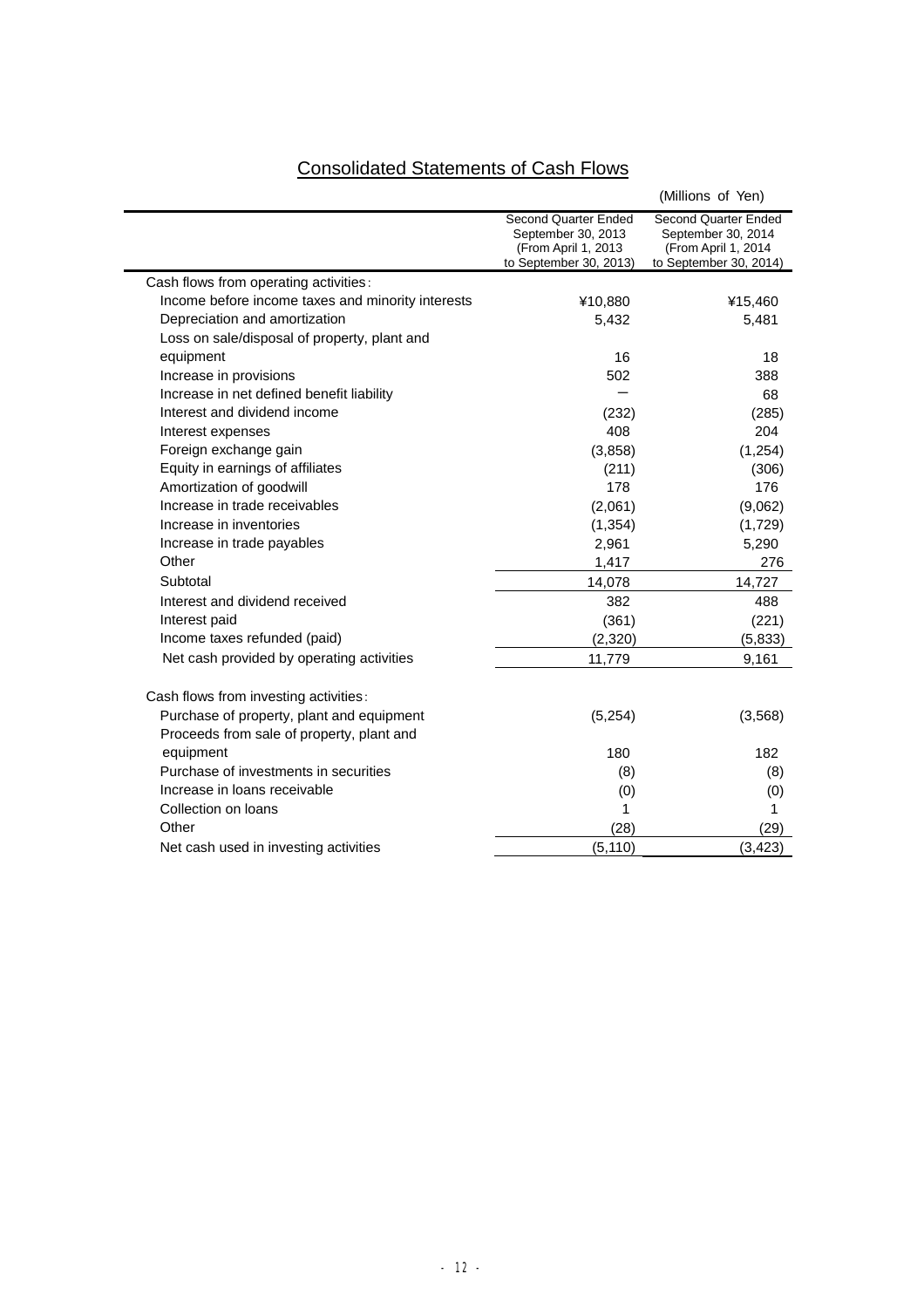|                                                      | Second Quarter Ended<br>September 30, 2013<br>(From April 1, 2013)<br>to September 30, 2013) | Second Quarter Ended<br>September 30, 2014<br>(From April 1, 2014<br>to September 30, 2014) |
|------------------------------------------------------|----------------------------------------------------------------------------------------------|---------------------------------------------------------------------------------------------|
| Cash flows from financing activities:                |                                                                                              |                                                                                             |
| Proceeds from long-term bank loans                   |                                                                                              | 10,000                                                                                      |
| Proceeds from issuance of bonds                      | 20,000                                                                                       |                                                                                             |
| Redemption of bonds                                  |                                                                                              | (10,000)                                                                                    |
| Dividends paid                                       | (1, 136)                                                                                     | (1,894)                                                                                     |
| Dividends paid to minority shareholders              | (3)                                                                                          | (15)                                                                                        |
| Purchase of treasury stocks                          | (2)                                                                                          | (4)                                                                                         |
| Proceeds from sales of treasury stocks               | 0                                                                                            |                                                                                             |
| Repayments of lease obligations                      | (120)                                                                                        | (133)                                                                                       |
| Net cash provided (used) in financing activities     | 18,737                                                                                       | (2,047)                                                                                     |
| Foreign currency translation adjustments on cash and |                                                                                              |                                                                                             |
| cash equivalents                                     | 6,334                                                                                        | (2, 486)                                                                                    |
| Net increase in cash and cash equivalents            | 31,740                                                                                       | 1,203                                                                                       |
| Cash and cash equivalents, beginning of the period   | 115,967                                                                                      | 138,343                                                                                     |
| Cash and cash equivalents, end of the period         | 147,708                                                                                      | 139.546                                                                                     |
|                                                      |                                                                                              |                                                                                             |